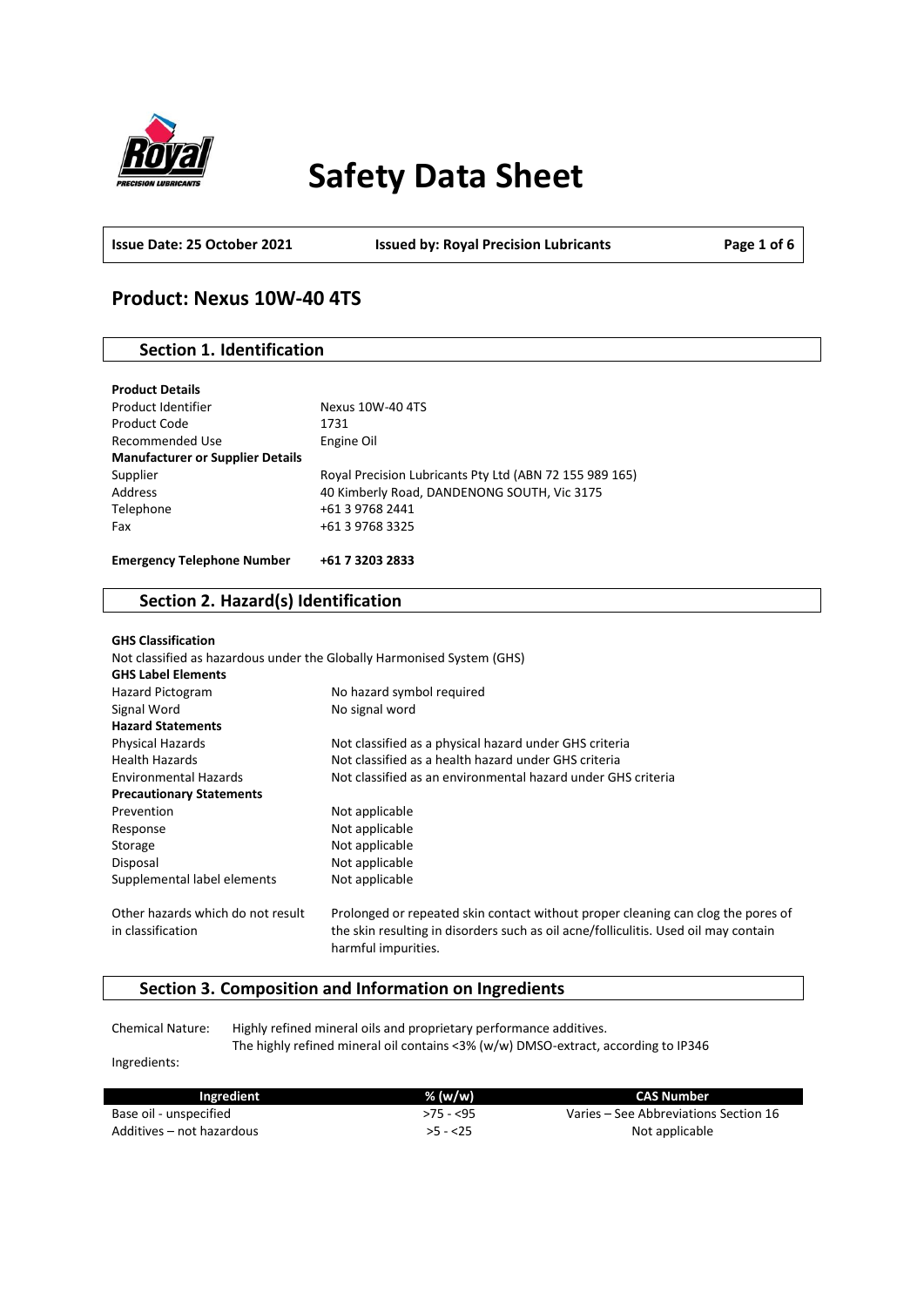There are no additional ingredients present which, within the current knowledge of the supplier and in the concentrations applicable, are classified as hazardous to health or the environment and hence require reporting in this section.

| <b>Section 4. First-aid measures</b> |                                                                                                                                                                   |
|--------------------------------------|-------------------------------------------------------------------------------------------------------------------------------------------------------------------|
|                                      |                                                                                                                                                                   |
| Eye contact:                         | Flush eye with copious quantities of water.                                                                                                                       |
|                                      | If persistent irritation occurs, obtain medical attention.                                                                                                        |
| Inhalation:                          | No treatment necessary under normal conditions of use.                                                                                                            |
|                                      | If symptoms persist, obtain medical attention.                                                                                                                    |
| Skin contact:                        | Remove contaminated clothing. Flush exposed area with water and follow by<br>washing with soap if available.                                                      |
|                                      | If persistent irritation occurs, obtain medical attention.                                                                                                        |
| If swallowed:                        | In general no treatment is necessary unless large quantities are swallowed. Do<br>not induce vomiting and obtain medical advice.                                  |
| Most important symptoms and          | Oil acne/folliculitis signs and symptoms may include formation of black pustules                                                                                  |
| effects, both acute and delayed:     | and spots on the skin of exposed areas.                                                                                                                           |
|                                      | Swallowing may result in nausea, vomiting and/or diarrhoea.                                                                                                       |
| <b>Protection of first-aiders:</b>   | When administering first aid, ensure that you are wearing the appropriate<br>personal protective equipment according to the incident, injury and<br>surroundings. |
| Notes to physician:                  | Treat symptomatically.                                                                                                                                            |

# **Section 5. Fire-fighting measures**

| Suitable extinguishing equipment:                                 | Foam, water spray or fog. Dry chemical powder, carbon dioxide, sand or earth<br>may be used for small fires only.                                                                                                                                                            |
|-------------------------------------------------------------------|------------------------------------------------------------------------------------------------------------------------------------------------------------------------------------------------------------------------------------------------------------------------------|
|                                                                   | Do not use water in a jet.                                                                                                                                                                                                                                                   |
| Specific hazards during firefighting:                             | Combustible liquid. In a fire, or if heated, a pressure increase will occur and the<br>container may burst with the risk of a subsequent explosion.                                                                                                                          |
|                                                                   | May produce toxic fumes if burning including possibly carbon monoxide,<br>airborne solid and liquid particulates and gases and unidentified organic and<br>inorganic compounds.                                                                                              |
| Special protective equipment and<br>precautions for firefighters: | Proper protective equipment including chemical resistant gloves are to be<br>worn; chemical resistant suit is indicated if large contact with spilled product is<br>expected. Positive pressure Self-Contained Breathing Apparatus and full turn<br>out gear should be worn. |
| <b>HazChem Code:</b>                                              | None                                                                                                                                                                                                                                                                         |

### **Section 6. Accidental release measures**

| Personal precautions, protective<br>equipment and emergency procedures: | Avoid contact with skin and eyes, use appropriate personal protective<br>equipment. Evacuate surrounding areas if necessary. Remove all ignition<br>sources.                                                                                                                                                |
|-------------------------------------------------------------------------|-------------------------------------------------------------------------------------------------------------------------------------------------------------------------------------------------------------------------------------------------------------------------------------------------------------|
| <b>Environmental precautions:</b>                                       | Stop leak if without risk. Use appropriate containment to avoid<br>environmental contamination. Prevent from spreading or entering drains,<br>ditches or rivers by using sand, earth or other appropriate barriers.<br>Local authorities should be advised if significant spillages cannot be<br>contained. |
| <b>Methods and materials for containment</b><br>and cleaning up:        | Slippery when spilt. Avoid accidents, clean up immediately.<br>Reclaim liquid directly or in an absorbent.<br>Soak up residue with an absorbent such as clay, sand or other suitable<br>material and dispose of properly.                                                                                   |

# **Section 7. Handling and storage**

| <b>Precautions for safe handling:</b> | Use in a well ventilated area.                                        |
|---------------------------------------|-----------------------------------------------------------------------|
|                                       | Wear appropriate protective equipment (See Section 8) and clothing to |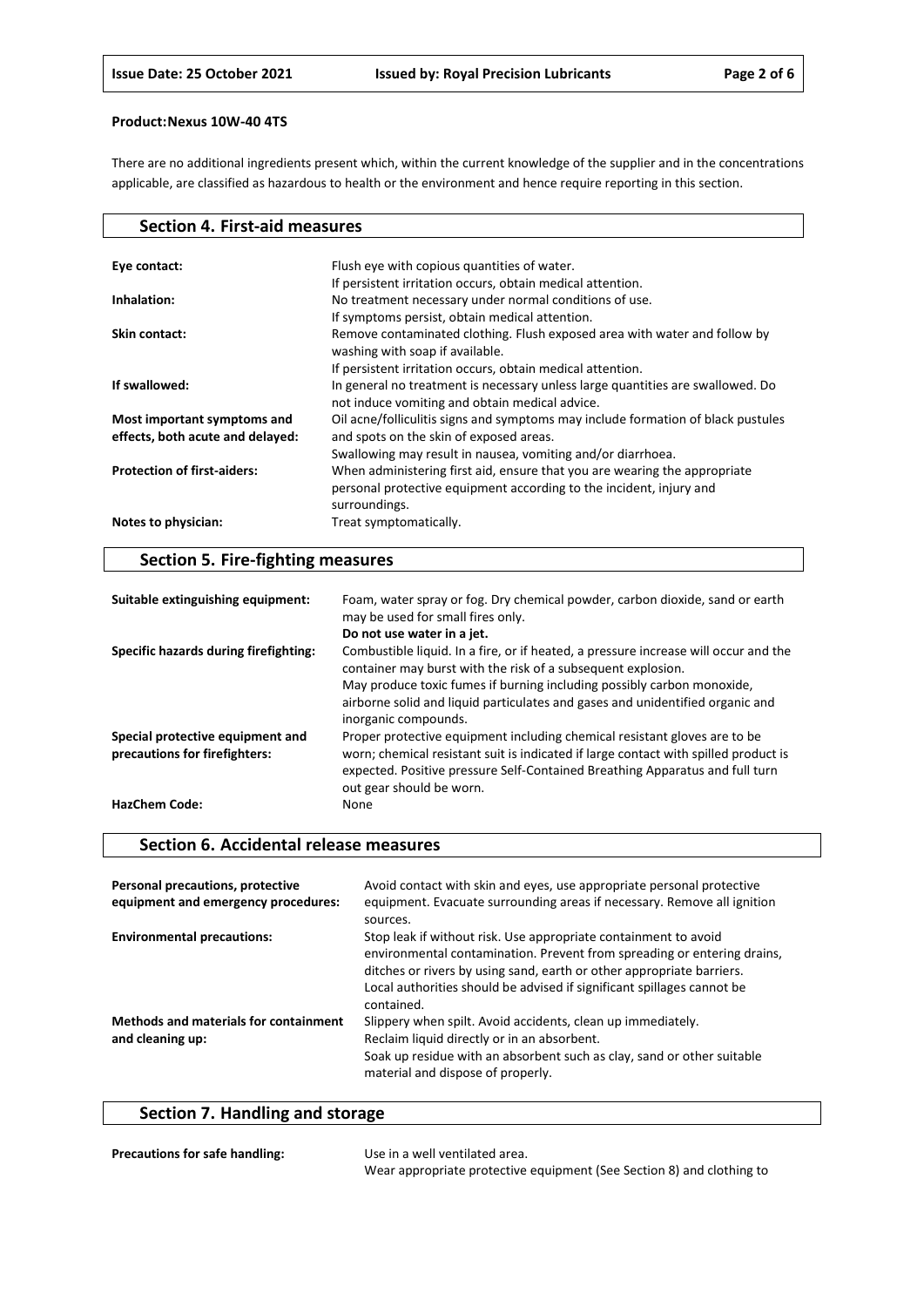|                                                                  | avoid inhalation of fumes or mist and contact with skin and eyes.                                                                                                                                               |
|------------------------------------------------------------------|-----------------------------------------------------------------------------------------------------------------------------------------------------------------------------------------------------------------|
|                                                                  | Containers not in use should be closed.                                                                                                                                                                         |
|                                                                  | Do not smoke.                                                                                                                                                                                                   |
|                                                                  | Always wash hands after handling and prior to eating, drinking, smoking or<br>using the toilet.                                                                                                                 |
| Conditions for safe storage, including<br>any incompatibilities: | Classified as a Class C2 (COMBUSTIBLE LIQUID) for the purposes of storage<br>and handling.                                                                                                                      |
|                                                                  | Store in a cool, well ventilated area away from heat and other sources of<br>ignition, oxidising agents, foodstuffs, and out of direct sunlight.<br>Keep containers securely sealed and protect against damage. |

# **Section 8. Exposure controls and personal protection**

| <b>National Exposure Standards:</b>  | No exposure standard has been established, however, the TWA National<br>Occupational Health and Safety Commission (NOHSC) exposure standard for oil mist<br>is 5 mg/m <sup>3</sup> . As with all chemicals, exposure should be kept to the lowest possible<br>level. |
|--------------------------------------|----------------------------------------------------------------------------------------------------------------------------------------------------------------------------------------------------------------------------------------------------------------------|
| <b>Biological limit values:</b>      | Not available                                                                                                                                                                                                                                                        |
| <b>Engineering Controls:</b>         | Ventilation - Use in well ventilated areas. Where ventilation is inadequate, a local<br>exhaust ventilation system is required.                                                                                                                                      |
| <b>Personal Protective Equipment</b> |                                                                                                                                                                                                                                                                      |
| <b>Respiratory Protection:</b>       | Normally not required, however if mists or vapours are generated in a poorly<br>ventilated area an approved respirator with a replaceable vapour/mist filter is<br>recommended.                                                                                      |
| <b>Eye Protection:</b>               | Safety glasses with side shields, goggles or full face mask as appropriate. Individual<br>circumstances will dictate the final choice of protection.                                                                                                                 |
| Skin / Body Protection:              | Always wear long sleeves and long trousers or coveralls, and enclosed footwear or<br>safety boots when handling this product. It is recommended that chemical resistant<br>gloves (e.g. PVC) be worn when handling this product.                                     |

## **Section 9. Physical and Chemical Properties**

| Viscous amber liquid |
|----------------------|
| Not available        |
| Not available        |
| Not available        |
| Insoluble            |
| Not applicable       |
| 91.6 cSt             |
| 14.2 cSt             |
| 0.855                |
| $>240^{\circ}$ C     |
| Combustible Liquid   |
| Not available        |
| Not available        |
|                      |

# **Section 10. Stability and Reactivity**

| Reactivity:                                        | No specific test data available for this product. Refer to Conditions to avoid and<br>Incompatible materials for additional information. |
|----------------------------------------------------|------------------------------------------------------------------------------------------------------------------------------------------|
| <b>Chemical stability:</b>                         | Stable under normal conditions of storage and handling.                                                                                  |
| <b>Possibility of hazardous</b><br>reactions:      | Reacts with strong oxidising agents.                                                                                                     |
| <b>Conditions to avoid:</b>                        | Heat, direct sunlight, open flames or other sources of ignition.                                                                         |
| <b>Incompatible Materials:</b>                     | Strong oxidizing agents.                                                                                                                 |
| <b>Hazardous Decomposition</b><br><b>Products:</b> | Under normal conditions of storage and use hazardous decomposition products are not<br>expected to be produced.                          |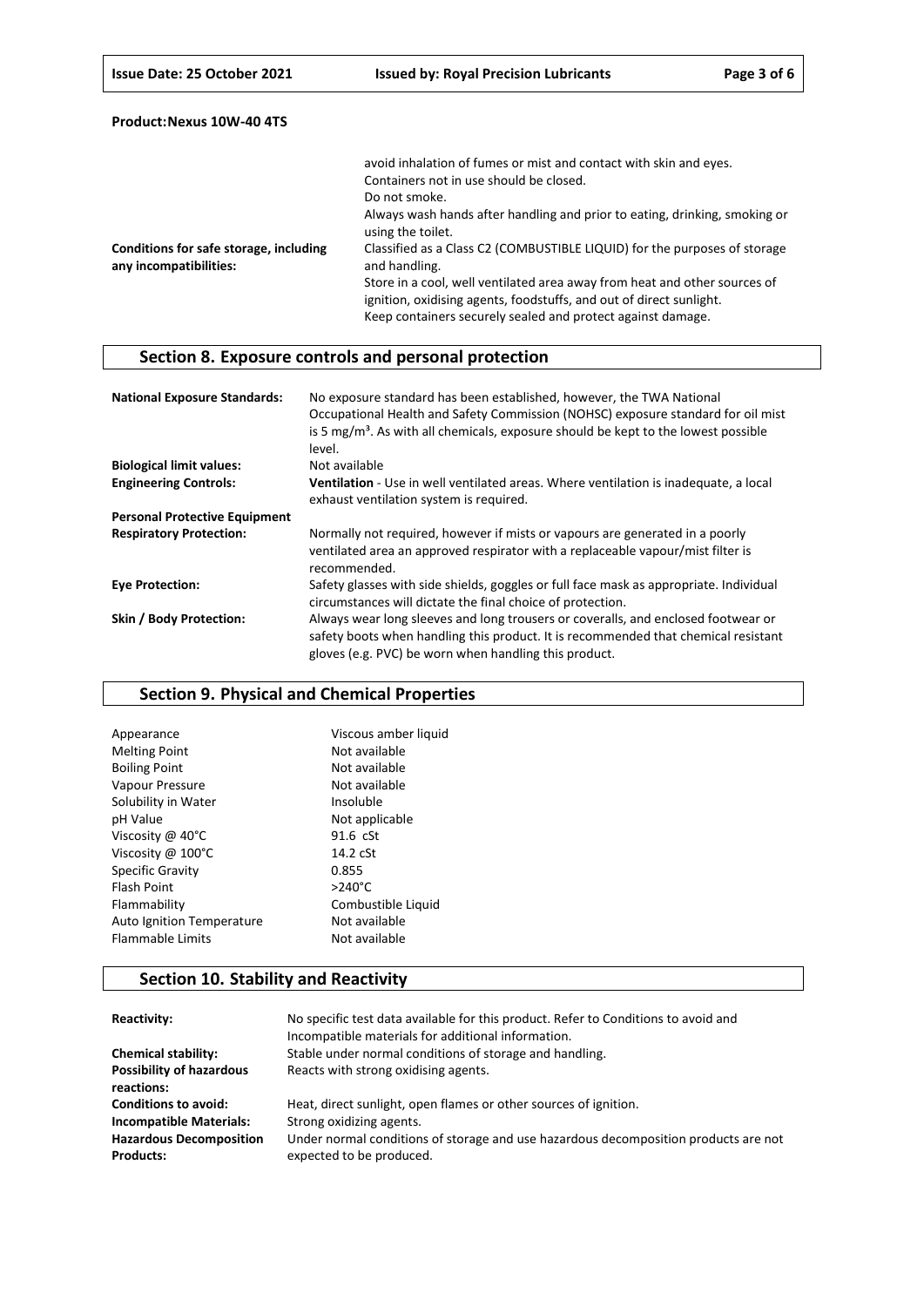### **Section 11. Toxicological information**

Information given is based on data on the components and the toxicology of similar products. Unless indicated otherwise, the data presented is representative of the product as a whole, rather than for the individual component(s). Skin and eye contact are the primary routes of exposure although exposure may occur following accidental swallowing.

| <b>Acute toxicity</b>                | Acute oral toxicity: LD50 rat: >5,000 mg/kg. Expected to be of low toxicity.<br>Acute inhalation toxicity: Not considered to be an inhalation hazard under normal<br>conditions of use.                                                                                                                           |
|--------------------------------------|-------------------------------------------------------------------------------------------------------------------------------------------------------------------------------------------------------------------------------------------------------------------------------------------------------------------|
|                                      | Acute dermal toxicity: LD50 rabbit: >5,000 mg/kg. Expected to be of low toxicity.                                                                                                                                                                                                                                 |
| Skin corrosion/irritation            | Expected to be slightly irritating. Prolonged or repeated skin contact without proper<br>cleaning can clog the pores of the skin resulting in disorders such as oil acne/folliculitis.                                                                                                                            |
| Serious eye damage/eye<br>irritation | Expected to be slightly irritating                                                                                                                                                                                                                                                                                |
| Respiratory or skin<br>sensitisation | Not expected to be a skin sensitiser.                                                                                                                                                                                                                                                                             |
| <b>Germ cell mutagenicity</b>        | Not considered a mutagenic hazard.                                                                                                                                                                                                                                                                                |
| Carcinogenicity                      | Not expected to be carcinogenic.                                                                                                                                                                                                                                                                                  |
|                                      | Product contains mineral oils of types shown to be non-carcinogenic in animal skin-<br>painting studies. Highly refined mineral oils are not classified as carcinogenic by the<br>International Agency for Research on Cancer (IARC).                                                                             |
| <b>Reproductive toxicity</b>         | Not expected to impair fertility. Not expected to be developmental toxicant.                                                                                                                                                                                                                                      |
| STOT - single exposure               | Not expected to be a hazard.                                                                                                                                                                                                                                                                                      |
| STOT – repeated exposure             | Not expected to be a hazard.                                                                                                                                                                                                                                                                                      |
| <b>Aspiration toxicity</b>           | Not considered an aspiration hazard.                                                                                                                                                                                                                                                                              |
| <b>Further information</b>           | <b>USED</b> oils may contain harmful impurities that have accumulated during use. The<br>concentration of such impurities will depend on use and they may present risks to health<br>and the environment on disposal. ALL used oil should be handled with caution and skin<br>contact avoided as far as possible. |

## **Section 12. Ecological information**

Eco toxicological data has not been determined specifically for this product. Information given is based on a knowledge of the components and the ecotoxicology of similar products. Unless indicated otherwise, the data presented is representative of the product as a whole, rather than for individual component(s).

#### **Ecotoxicity**

| Toxicity to fish (Acute toxicity)                    | Expected to be practically non-toxic.                                                                                                                                        |
|------------------------------------------------------|------------------------------------------------------------------------------------------------------------------------------------------------------------------------------|
| Toxicity to crustacean (Acute toxicity)              | Expected to be practically non-toxic.                                                                                                                                        |
| Toxicity to algae/aquatic plants (Acute<br>toxicity) | Expected to be practically non-toxic.                                                                                                                                        |
| Toxicity to fish (Chronic toxicity)                  | Data not available.                                                                                                                                                          |
| Toxicity to crustacean (Chronic toxicity)            | Data not available.                                                                                                                                                          |
| Toxicity to microorganisms (Acute toxicity)          | Data not available.                                                                                                                                                          |
| Persistence and degradability                        |                                                                                                                                                                              |
| Biodegradability                                     | Expected to be not readily biodegradable. Major constituents are<br>expected to be inherently biodegradable, but contains components that<br>may persist in the environment. |
| <b>Bioaccumulative potential</b>                     |                                                                                                                                                                              |
| <b>Bioaccumulation</b>                               | Contains components with the potential to bio accumulate.                                                                                                                    |
| Partition coefficient: n-octanol/water               | Pow: >6 based on information on similar products.                                                                                                                            |
| Mobility in soil                                     |                                                                                                                                                                              |
| Mobility                                             | Liquid under most environmental conditions. If it enters soil, it will adsorb                                                                                                |
|                                                      | to soil particles and will not be mobile.                                                                                                                                    |
|                                                      | Floats on water.                                                                                                                                                             |
| Other adverse effects                                |                                                                                                                                                                              |
| Additional ecological information                    | <b>Droduct is a mixture of non-volatile components which are not expected</b>                                                                                                |

Additional ecological information Product is a mixture of non-volatile components which are not expected to be released to air in any significant quantities.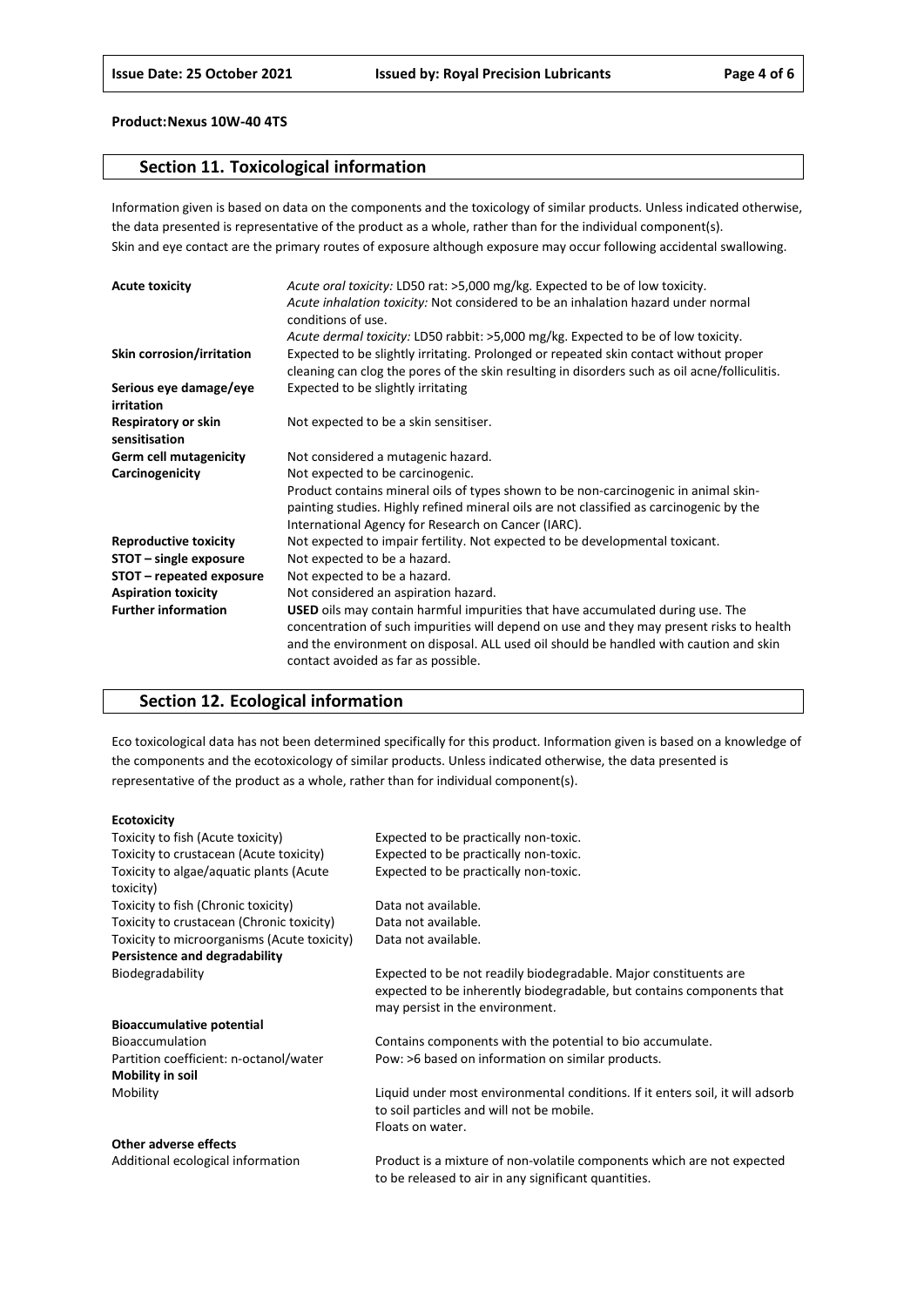Not expected to have ozone depletion potential, photochemical ozone creation potential or global warming potential. Poorly soluble mixture. May cause physical fouling of aquatic organisms. Mineral oil is not expected to cause any chronic effects to aquatic organisms at concentrations less than 1 mg/l.

### **Section 13. Disposal considerations**

| Disposal methods                                    |                                                                                                                                                                                                                              |
|-----------------------------------------------------|------------------------------------------------------------------------------------------------------------------------------------------------------------------------------------------------------------------------------|
| Waste from residues                                 | Waste product should not be allowed to contaminate soil or ground<br>water or be disposed of into the environment.<br>Disposal should be in accordance with applicable regional, national and<br>local laws and regulations. |
| Contaminated packaging                              | Dispose in accordance with prevailing regulations, preferably to a<br>recognised collector or contractor. The competence of the collector or<br>contractor should be established beforehand.                                 |
| Special precautions for landfill or<br>incineration | No additional special precautions identified.                                                                                                                                                                                |

### **Section 14. Transport Information**

| <b>National Regulations</b>      |                                    |
|----------------------------------|------------------------------------|
| ADG                              | Not regulated as a dangerous good. |
| <b>International Regulations</b> |                                    |
| IATA-DGR                         | Not regulated as a dangerous good. |
| IMDG-DGR                         | Not regulated as a dangerous good. |

### **Section 15. Regulatory Information**

**Standard Uniform Schedule of Medicine and Poisons** Not scheduled **Model Work Health and Safety Regulations – Scheduled Substances** Not listed **Australian Code for the Transport of Dangerous Goods by Road and Rail (ADG Code)** Not regulated **Australia (AICS)** All components of this product are listed on the Inventory or exempted.

#### **Section 16. Other Information**

| Date of Issue        | Monday, 25 October 2021                                                                  |
|----------------------|------------------------------------------------------------------------------------------|
| <b>Abbreviations</b> | ADG = Australian Dangerous Goods                                                         |
|                      | GHS = Globally Harmonised System of Classification and Labelling of chemicals            |
|                      | IATA = International Air Transport Association                                           |
|                      | IBC = Intermediate Bulk container                                                        |
|                      | <b>IMDG</b> = International Maritime Dangerous Goods                                     |
|                      | STEL = Short term exposure limit                                                         |
|                      | TWA = time weighted average                                                              |
|                      | Varies = may contain one or more of the following 101316-69-2, 101316-70-5, 101316-71-6, |
|                      | 101316-72-7, 64741-88-4, 64741-89-5, 64741-95-3, 64741-96-4, 64741-97-5, 64742-01-4,     |
|                      | 64742-44-5, 64742-45-6, 64742-52-5, 64742-53-6, 64742-54-7, 64742-55-8, 64742-56-9,      |
|                      | 64742-57-0, 64742-58-1, 64742-62-7, 64742-63-8, 64742-64-9, 64742-65-0, 64742-70-7,      |
|                      | 72623-85-9, 72623-86-0, 72623-87-1, 74869-22-0, 90669-74-2                               |

**Other Information**